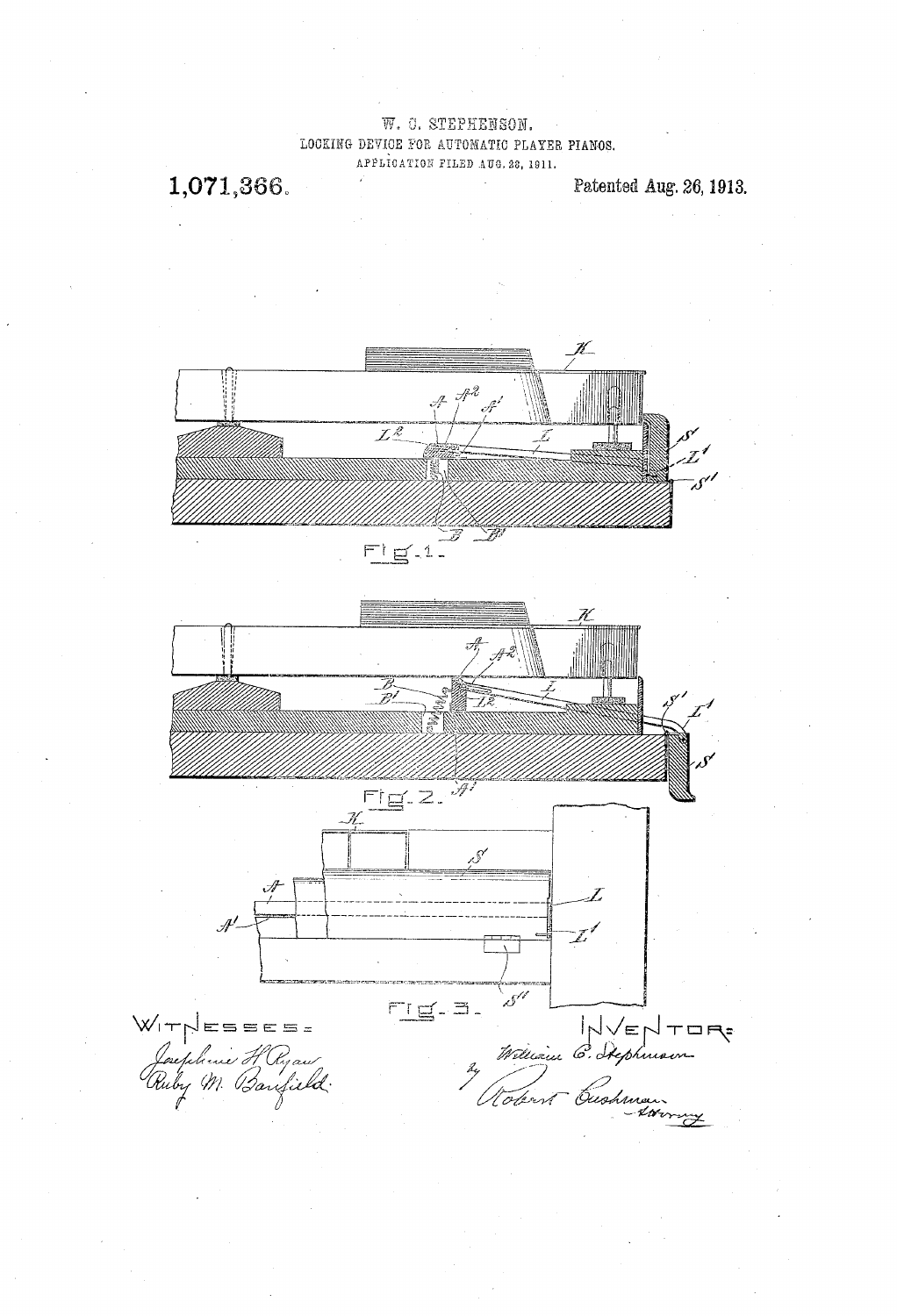## UNITED STATES PATENT OFFICE.

WILLIAM C. STEPHENSON, OF WOBURN, MASSACHUSETTS, ASSIGNOR TO VOSE & SON PIANO COMPANY, OF BOSTON, MASSACHUSETTS, A CORPORATION OF MAINE.

LocKING DEVICE FOR AUTOMATIC PLAYER-PIANOS.

## Specification of Letters Patent. Patented Aug. 26, 1913.

1,071,300. Application filed August 28, 1911. Serial No. 646,520.

To all whom it may concern:<br>Be it known that I, WILLIAM C. STEPHENSON, a citizen of the United States, and resident of Woburn, in the county of Middle-<br>5 sex and State of Massachusetts, have invented new and useful Improvements in Locking Devices for Automatic Player-<br>Pianos, of which the following is a specification:

- 0 My invention relates to the construction My invention relates to the construction of automatic player pianos, organs, and like instruments and consists in a locking device for holding the keys in inoperative position, the device being so constructed that
- 15 by the simple movement of the key slip in exposing or covering the usual control le-

In the drawings hereto annexed which  $20$  illustrate an example of my invention, 25 showing my locking device in operative position; and Fig. 3 is a front elevation, vers. In the drawings hereto annexed which Figure 1 shows a cross section of portions<br>of the framework of the piano below the<br>keys with my key locking device in its in-<br>operative position; Fig. 2 is a similar view<br>showing my ilocking device in operative<br>position; a

- 
- 30 Referring to Fig. 1, the piano keys K are<br>shown in their normal inactive position;
- 35 easily be turned from the raised position<br>shown in Fig. 1 to the lowered position Referring to Fig. 1, the piano keys K are<br>shown in their normal inactive position;<br>the key slip S which extends across and<br>below the front of the key board is hinged<br>at S' in the usual manner so that it can<br>easily be turn
- 40 Immediately beneath the keys and extending transversely across the entire bank<br>there is a stop or locking strip A pivoted at A' and provided with a pin  $L^2$  at either end. A spring B housed in a pocket B'
- 45 exerts its tension so as normally to hold the stop strip A in its lowered position shown<br>in Fig. 1. A link L, is provided at either<br>end of the key slip S and extends from its pivot  $L'$  back to the stop strip  $A$  where the 50 pin  $L^2$  secured to the strip A enters the slot  $A^2$  in the link.

In order. to lock the keys K against acci dental movement the key slip S is turned

with the pins  $L^2$  to pull the stop strip  $\overline{A}$  into its raised position as shown in Fig. 2, in which position the strip  $A$  bears against lowered position. The slots  $A^2$  then engage 55 the under sides of the keys K effectively<br>stopping them against movement. The<br>spring B is extended by the above described<br>operation so that it exerts tension on the<br>strip A which however is effectively re-<br>sisted by the li sisted by the link connection between the stop strip and the key slip. The key slip S 65 is hinged at its bottom so as to swing below<br>its pivotal axis S' when turned down or lowered. The pivot  $L'$  of the link  $L$  will, by this movement of the key slip also be carried below the pivotal axis so that the tension of the spring B acting on the key slip will be along a straight line between the pivots  $A^2$  and  $L'$  of the link beneath the pivotal axis S'. The force of the spring therefore tending to lower the stop strip  $A$ will be resisted and made ineffectual by the key slip which bears against the front of the a straight line between " of the link beneath the The 60 carried below the pivotal axis so that the 70 key sup which bears against the front of the<br>instrument as clearly illustrated in Fig. 2.<br>This same force also serves to hold the key<br>slip in its lowered position. When the key s<br>slip S is raised to its upright position sh in Fig. 1 the link with its slot and pin con-<br>nection, and the spring B, coöperate to re-<br>lease and depress the stop strip A thus placing the piano keys in their normal opera- 85

lease and depress the stop strip A thus placing the piano keys in their normal operative position.<br>As will appear by reference to Fig. 2, when the stop strip A is raised to key locking position, it stands vertical, at subs on a dead center with relation to any down ward movement of the keys K, and rests upon and is solidly supported by the frame<br>or key bed of the instrument. With this or key bed of the instrumen?. With this construction the stop strip A and the in 95 strument frame receive all the thrust of any downward force exerted on the keys, while no tension is exerted on the link L, such as would exist if the stop strip A did not rise bed, but stood at an angle therewith; under such circumstances the stop strip would tend to slip on the bottoms of the keys and 2, . tially right angles to the keys and therefore 90 to a dead center and rest solidly on the key 100 pivot L' back to the stop strip A where the lend to sinp on the bottoms of the keys and<br>pin  $L^2$  secured to the strip A enters the swing downward under pressure of the keys<br>slot  $A^2$  in the link.<br>In order to lock the ke 05

 $^{\prime}$   $^{\circ}$  .

80